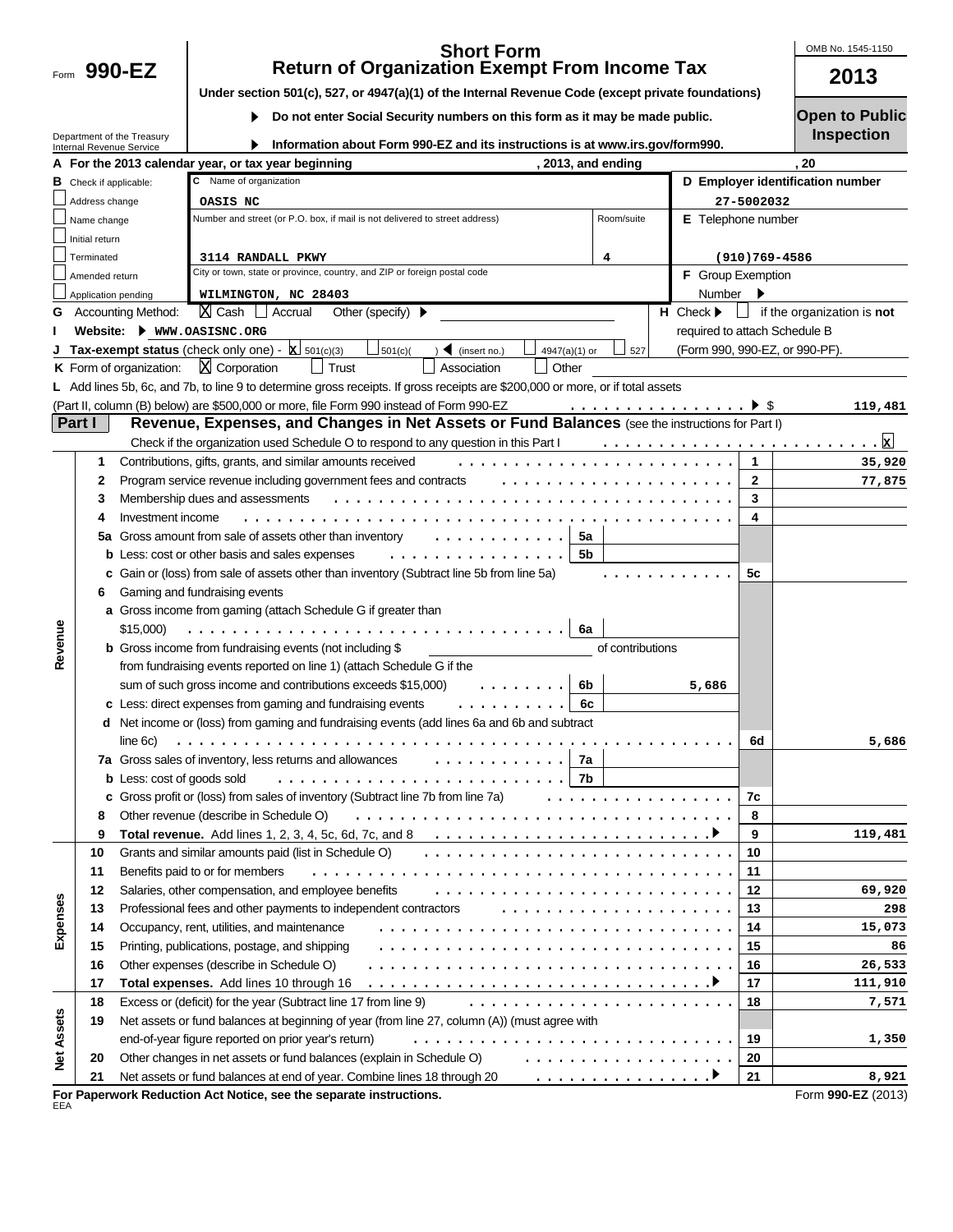|    | Form 990-EZ (2013)<br>OASIS NC                                                                                                                                                     |                                                      |                                |                                                                                                                                                         | 27-5002032                                        |            | Page 2                                      |
|----|------------------------------------------------------------------------------------------------------------------------------------------------------------------------------------|------------------------------------------------------|--------------------------------|---------------------------------------------------------------------------------------------------------------------------------------------------------|---------------------------------------------------|------------|---------------------------------------------|
|    | Part II<br><b>Balance Sheets</b> (see the instructions for Part II)                                                                                                                |                                                      |                                |                                                                                                                                                         |                                                   |            |                                             |
|    | Check if the organization used Schedule O to respond to any question in this Part II                                                                                               |                                                      |                                |                                                                                                                                                         |                                                   |            |                                             |
|    |                                                                                                                                                                                    |                                                      |                                |                                                                                                                                                         | (A) Beginning of year                             |            | (B) End of year                             |
|    | 22 Cash, savings, and investments                                                                                                                                                  |                                                      |                                |                                                                                                                                                         | 1,350                                             | 22         | 8,921                                       |
|    | 23 Land and buildings                                                                                                                                                              |                                                      |                                |                                                                                                                                                         | 0                                                 | 23         | 0                                           |
|    | 24 Other assets (describe in Schedule O)                                                                                                                                           |                                                      |                                |                                                                                                                                                         | $\mathbf 0$                                       | 24         | 0                                           |
|    | 25 Total assets                                                                                                                                                                    |                                                      |                                |                                                                                                                                                         | 1,350                                             | 25         | 8,921                                       |
|    | 26 Total liabilities (describe in Schedule O)                                                                                                                                      |                                                      |                                |                                                                                                                                                         | $\mathbf 0$                                       | 26         | 0                                           |
|    | 27 Net assets or fund balances (line 27 of column (B) must agree with line 21)                                                                                                     |                                                      |                                |                                                                                                                                                         | 1,350                                             | 27         | 8,921                                       |
|    | Part III<br>Statement of Program Service Accomplishments (see the instructions for Part III)                                                                                       |                                                      |                                |                                                                                                                                                         |                                                   |            | <b>Expenses</b>                             |
|    | Check if the organization used Schedule O to respond to any question in this Part III                                                                                              |                                                      |                                |                                                                                                                                                         | .                                                 |            | (Required for section                       |
|    | What is the organization's primary exempt purpose?                                                                                                                                 | SUPPORT FOR CHILDREN WITH AUTISM                     |                                |                                                                                                                                                         |                                                   |            | $501(c)(3)$ and $501(c)(4)$                 |
|    |                                                                                                                                                                                    |                                                      |                                |                                                                                                                                                         |                                                   |            |                                             |
|    | Describe the organization's program service accomplishments for each of its three largest program services,                                                                        |                                                      |                                |                                                                                                                                                         |                                                   |            | organizations and section                   |
|    | as measured by expenses. In a clear and concise manner, describe the services provided, the number of<br>persons benefited, and other relevant information for each program title. |                                                      |                                |                                                                                                                                                         |                                                   |            | 4947(a)(1) trusts; optional<br>for others.) |
|    | 28 OASIS NC IS A NONPROFIT ORGANIZATION THAT PROVIDES SUPPORT                                                                                                                      |                                                      |                                |                                                                                                                                                         |                                                   |            |                                             |
|    | AND INSTRUCTIONAL SERVICES FOR CHILDREN WITH AUTISM AND                                                                                                                            |                                                      |                                |                                                                                                                                                         |                                                   |            |                                             |
|    | THEIR FAMILIES                                                                                                                                                                     |                                                      |                                |                                                                                                                                                         |                                                   |            |                                             |
|    | (Grants \$<br>31,800                                                                                                                                                               | ) If this amount includes foreign grants, check here |                                | .                                                                                                                                                       |                                                   | 28a        | 0                                           |
| 29 |                                                                                                                                                                                    |                                                      |                                |                                                                                                                                                         |                                                   |            |                                             |
|    |                                                                                                                                                                                    |                                                      |                                |                                                                                                                                                         |                                                   |            |                                             |
|    |                                                                                                                                                                                    |                                                      |                                |                                                                                                                                                         |                                                   |            |                                             |
|    | (Grants \$                                                                                                                                                                         | ) If this amount includes foreign grants, check here |                                |                                                                                                                                                         |                                                   | 29a        |                                             |
| 30 |                                                                                                                                                                                    |                                                      |                                |                                                                                                                                                         |                                                   |            |                                             |
|    |                                                                                                                                                                                    |                                                      |                                |                                                                                                                                                         |                                                   |            |                                             |
|    |                                                                                                                                                                                    |                                                      |                                |                                                                                                                                                         |                                                   |            |                                             |
|    | (Grants \$                                                                                                                                                                         | ) If this amount includes foreign grants, check here |                                | $\begin{array}{cccccccccccccc} \bullet & \bullet & \bullet & \bullet & \bullet & \bullet & \bullet & \bullet & \bullet & \bullet & \bullet \end{array}$ |                                                   | <b>30a</b> |                                             |
|    | 31 Other program services (describe in Schedule O)                                                                                                                                 |                                                      | .                              |                                                                                                                                                         |                                                   |            |                                             |
|    | (Grants \$                                                                                                                                                                         | ) If this amount includes foreign grants, check here |                                | $\sim$                                                                                                                                                  |                                                   | 31a        |                                             |
|    |                                                                                                                                                                                    |                                                      |                                |                                                                                                                                                         |                                                   | 32         | $\Omega$                                    |
|    | <b>Part IV</b><br>List of Officers, Directors, Trustees, and Key Employees (list each one even if not compensated (see the instructions for Part IV)                               |                                                      |                                |                                                                                                                                                         |                                                   |            |                                             |
|    | Check if the organization used Schedule O to respond to any question in this Part IV                                                                                               |                                                      |                                |                                                                                                                                                         |                                                   |            |                                             |
|    |                                                                                                                                                                                    |                                                      |                                |                                                                                                                                                         |                                                   |            |                                             |
|    |                                                                                                                                                                                    | (b) Average                                          | (c) Reportable<br>compensation |                                                                                                                                                         | (d) Health benefits,<br>contributions to employee |            | (e) Estimated amount of                     |
|    | (a) Name and title                                                                                                                                                                 | hours per week<br>devoted to position                | (Form W-2/1099-MISC)           |                                                                                                                                                         | benefit plans, and                                |            | other compensation                          |
|    |                                                                                                                                                                                    |                                                      | (if not paid, enter -0-)       |                                                                                                                                                         | deferred compensation                             |            |                                             |
|    | <b>ERIKA MERRIMAN</b>                                                                                                                                                              |                                                      |                                |                                                                                                                                                         |                                                   |            |                                             |
|    | <b>EXECUTIVE DIRECTOR</b>                                                                                                                                                          | 40                                                   |                                | 34,300                                                                                                                                                  |                                                   | 0          |                                             |
|    | KIM REINHARDT                                                                                                                                                                      |                                                      |                                |                                                                                                                                                         |                                                   |            |                                             |
|    | PROGRAM COORDINATOR                                                                                                                                                                | 40                                                   |                                | 33,700                                                                                                                                                  |                                                   | O          | 0                                           |
|    | <b>AMELIA MOODY</b>                                                                                                                                                                |                                                      |                                |                                                                                                                                                         |                                                   |            |                                             |
|    | <b>CHAIRPERSON</b>                                                                                                                                                                 | 5                                                    |                                |                                                                                                                                                         |                                                   |            | 0                                           |
|    | <b>THERESA NARDI</b>                                                                                                                                                               |                                                      |                                |                                                                                                                                                         |                                                   |            |                                             |
|    | <b>TREASURER</b>                                                                                                                                                                   | 5                                                    |                                |                                                                                                                                                         |                                                   | O          | 0                                           |
|    | SUSAN CATAPANO                                                                                                                                                                     |                                                      |                                |                                                                                                                                                         |                                                   |            |                                             |
|    | <b>VICE PRESIDENT</b>                                                                                                                                                              | 5                                                    |                                |                                                                                                                                                         |                                                   | O          | 0                                           |
|    | <b>BLAIR KUTROW</b>                                                                                                                                                                |                                                      |                                |                                                                                                                                                         |                                                   |            |                                             |
|    | <b>SECRETARY</b>                                                                                                                                                                   | 5                                                    |                                |                                                                                                                                                         |                                                   |            | 0                                           |
|    |                                                                                                                                                                                    |                                                      |                                |                                                                                                                                                         |                                                   |            |                                             |
|    |                                                                                                                                                                                    |                                                      |                                |                                                                                                                                                         |                                                   |            |                                             |
|    |                                                                                                                                                                                    |                                                      |                                |                                                                                                                                                         |                                                   |            |                                             |
|    |                                                                                                                                                                                    |                                                      |                                |                                                                                                                                                         |                                                   |            |                                             |
|    |                                                                                                                                                                                    |                                                      |                                |                                                                                                                                                         |                                                   |            |                                             |
|    |                                                                                                                                                                                    |                                                      |                                |                                                                                                                                                         |                                                   |            |                                             |
|    |                                                                                                                                                                                    |                                                      |                                |                                                                                                                                                         |                                                   |            |                                             |
|    |                                                                                                                                                                                    |                                                      |                                |                                                                                                                                                         |                                                   |            |                                             |
|    |                                                                                                                                                                                    |                                                      |                                |                                                                                                                                                         |                                                   |            |                                             |
|    |                                                                                                                                                                                    |                                                      |                                |                                                                                                                                                         |                                                   |            |                                             |
|    |                                                                                                                                                                                    |                                                      |                                |                                                                                                                                                         |                                                   |            |                                             |
|    |                                                                                                                                                                                    |                                                      |                                |                                                                                                                                                         |                                                   |            |                                             |
|    |                                                                                                                                                                                    |                                                      |                                |                                                                                                                                                         |                                                   |            |                                             |
|    |                                                                                                                                                                                    |                                                      |                                |                                                                                                                                                         |                                                   |            |                                             |
|    |                                                                                                                                                                                    |                                                      |                                |                                                                                                                                                         |                                                   |            |                                             |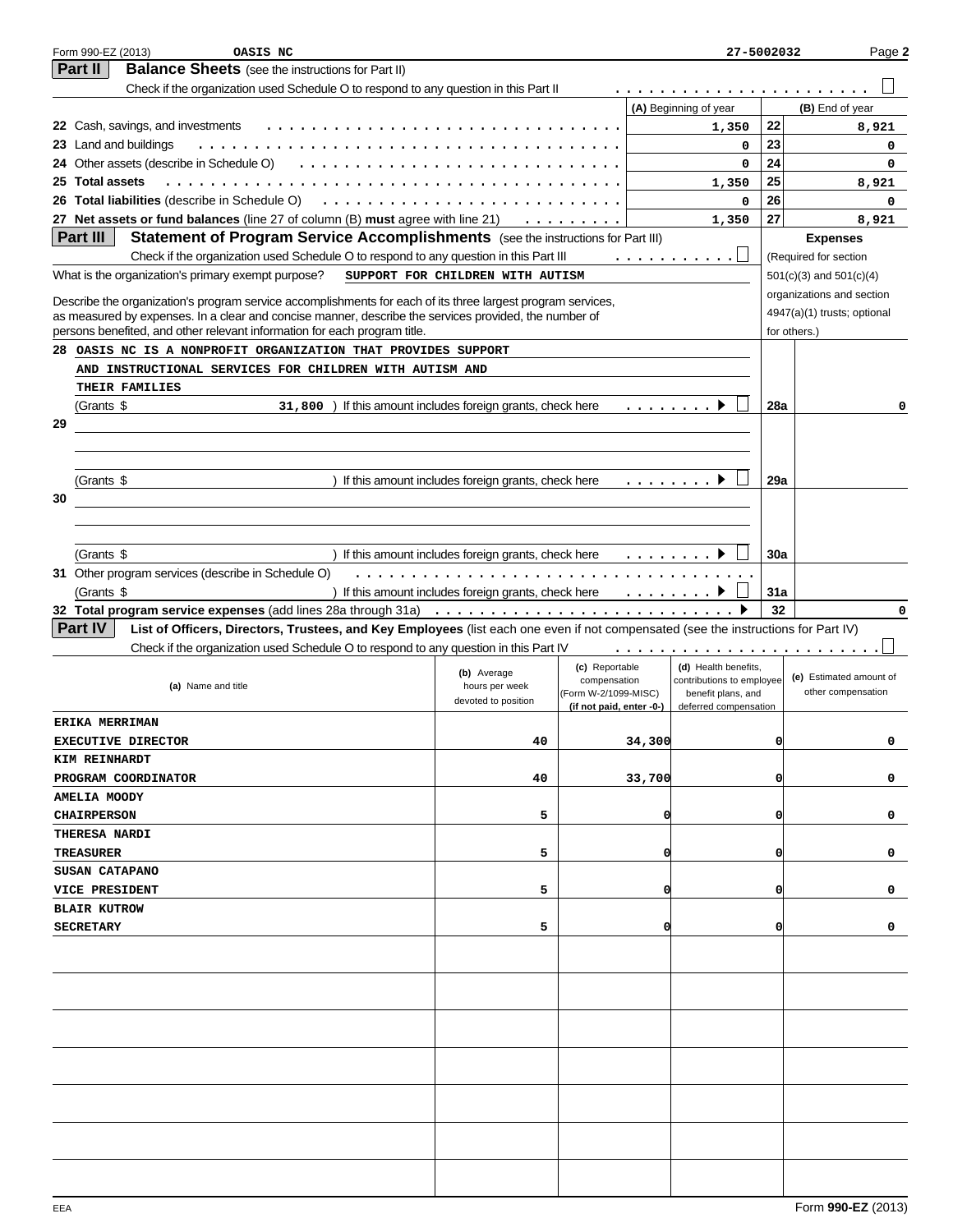|    | 27-5002032<br>Form 990-EZ (2013)<br>OASIS NC                                                                                   |                 |            | Page 3 |
|----|--------------------------------------------------------------------------------------------------------------------------------|-----------------|------------|--------|
|    | Other Information (Note the Schedule A and personal benefit contract statement requirements in the<br><b>Part V</b>            |                 |            |        |
|    | instructions for Part V) Check if the organization used Schedule O to respond to any question in this Part V                   |                 |            |        |
|    |                                                                                                                                |                 | <b>Yes</b> | No     |
| 33 | Did the organization engage in any significant activity not previously reported to the IRS? If "Yes," provide a                |                 |            |        |
|    | detailed description of each activity in Schedule O                                                                            | 33              |            | Χ      |
| 34 | Were any significant changes made to the organizing or governing documents? If "Yes," attach a conformed                       |                 |            |        |
|    | copy of the amended documents if they reflect a change to the organization's name. Otherwise, explain the                      |                 |            |        |
|    | change on Schedule O (see instructions)                                                                                        | 34              |            | Χ      |
|    | 35 a Did the organization have unrelated business gross income of \$1,000 or more during the year from business                |                 |            |        |
|    | activities (such as those reported on lines 2, 6a, and 7a, among others)?                                                      | 35a             |            | Χ      |
|    | b If "Yes," to line 35a, has the organization filed a Form 990-T for the year? If "No," provide an explanation in Schedule O   | 35b             |            |        |
|    | c Was the organization a section $501(c)(4)$ , $501(c)(5)$ , or $501(c)(6)$ organization subject to section 6033(e) notice,    |                 |            |        |
|    | reporting, and proxy tax requirements during the year? If "Yes," complete Schedule C, Part III                                 | 35 <sub>c</sub> |            | Χ      |
|    |                                                                                                                                |                 |            |        |
| 36 | Did the organization undergo a liquidation, dissolution, termination, or significant disposition of net assets                 |                 |            |        |
|    | during the year? If "Yes," complete applicable parts of Schedule N<br>$\cdots$                                                 | 36              |            | х      |
|    | 37a<br>37 a Enter amount of political expenditures, direct or indirect, as described in the instructions ▶                     |                 |            |        |
|    | <b>b</b> Did the organization file Form 1120-POL for this year?                                                                | 37b             |            | Χ      |
|    | 38 a Did the organization borrow from, or make any loans to, any officer, director, trustee, or key employee or were           |                 |            |        |
|    | any such loans made in a prior year and still outstanding at the end of the tax year covered by this return?                   | <b>38a</b>      |            | Χ      |
|    | 38b<br><b>b</b> If "Yes," complete Schedule L, Part II and enter the total amount involved                                     |                 |            |        |
| 39 | Section 501(c)(7) organizations. Enter:                                                                                        |                 |            |        |
|    | 39a<br>a Initiation fees and capital contributions included on line 9                                                          |                 |            |        |
|    | 39 <sub>b</sub><br><b>b</b> Gross receipts, included on line 9, for public use of club facilities<br>.                         |                 |            |        |
|    | <b>40 a</b> Section 501 $(c)(3)$ organizations. Enter amount of tax imposed on the organization during the year under:         |                 |            |        |
|    | ; section 4912 $\blacktriangleright$<br>section 4911 ▶<br>$\sim$ section 4955 $\sim$                                           |                 |            |        |
|    | <b>b</b> Section $501(c)(3)$ and $501(c)(4)$ organizations. Did the organization engage in any section 4958 excess benefit     |                 |            |        |
|    | transaction during the year, or did it engage in an excess benefit transaction in a prior year that has not been               |                 |            |        |
|    | reported on any of its prior Forms 990 or 990-EZ? If "Yes," complete Schedule L, Part I                                        | 40b             |            | Χ      |
|    | c Section 501(c)(3) and 501(c)(4) organizations. Enter amount of tax imposed on                                                |                 |            |        |
|    | organization managers or disqualified persons during the year under sections 4912,                                             |                 |            |        |
|    | 4955, and 4958                                                                                                                 |                 |            |        |
|    | <b>d</b> Section 501(c)(3) and 501(c)(4) organizations. Enter amount of tax on line 40c                                        |                 |            |        |
|    | reimbursed by the organization<br>.                                                                                            |                 |            |        |
|    | e All organizations. At any time during the tax year, was the organization a party to a prohibited tax shelter                 |                 |            |        |
|    | transaction? If "Yes," complete Form 8886-T                                                                                    | 40e             |            | Χ      |
| 41 | List the states with which a copy of this return is filed                                                                      |                 |            |        |
|    | Telephone no.<br>$910 - 769 - 4586$<br>42 a The organization's books are in care of <b>D</b> ERIKA MERRIMAN                    |                 |            |        |
|    | $ZIP + 4$<br>Located at > 245 SILVER SLOOP WAY, CAROLINA BEACH, NC<br>28428                                                    |                 |            |        |
|    | <b>b</b> At any time during the calendar year, did the organization have an interest in or a signature or other authority over |                 | Yes        | No     |
|    | a financial account in a foreign country (such as a bank account, securities account, or other financial account)?             | 42b             |            | Χ      |
|    | If "Yes," enter the name of the foreign country:                                                                               |                 |            |        |
|    | See the instructions for exceptions and filing requirements for Form TD F 90-22.1, Report of Foreign Bank                      |                 |            |        |
|    | and Financial Accounts.                                                                                                        |                 |            |        |
|    | c At any time during the calendar year, did the organization maintain an office outside the U.S.?<br>.                         | 42c             |            | Χ      |
|    | If "Yes," enter the name of the foreign country:                                                                               |                 |            |        |
| 43 | Section 4947(a)(1) nonexempt charitable trusts filing Form 990-EZ in lieu of Form 1041-Check here<br>.                         |                 |            |        |
|    | 43<br>and enter the amount of tax-exempt interest received or accrued during the tax year<br>.                                 |                 |            |        |
|    |                                                                                                                                |                 |            |        |
|    | 44 a Did the organization maintain any donor advised funds during the year? If "Yes," Form 990 must be                         |                 | Yes        | No     |
|    |                                                                                                                                |                 |            | Χ      |
|    | completed instead of Form 990-EZ                                                                                               | 44a             |            |        |
|    | <b>b</b> Did the organization operate one or more hospital facilities during the year? If "Yes," Form 990 must be              |                 |            |        |
|    | completed instead of Form 990-EZ                                                                                               | 44b             |            | Χ      |
|    | c Did the organization receive any payments for indoor tanning services during the year?<br>.                                  | 44с             |            | Χ      |
|    | d If "Yes," to line 44c, has the organization filed a Form 720 to report these payments? If "No," provide an                   |                 |            |        |
|    | explanation in Schedule O                                                                                                      | 44d             |            |        |
|    | 45 a Did the organization have a controlled entity within the meaning of section 512(b)(13)?<br>.                              | 45а             |            | Χ      |
|    | 45 b Did the organization receive any payment from or engage in any transaction with a controlled entity within the            |                 |            |        |
|    | meaning of section 512(b)(13)? If "Yes," Form 990 and Schedule R may need to be completed instead of                           |                 |            |        |
|    | Form 990-EZ (see instructions)                                                                                                 | 45b             |            | Χ      |

Form **990-EZ** (2013)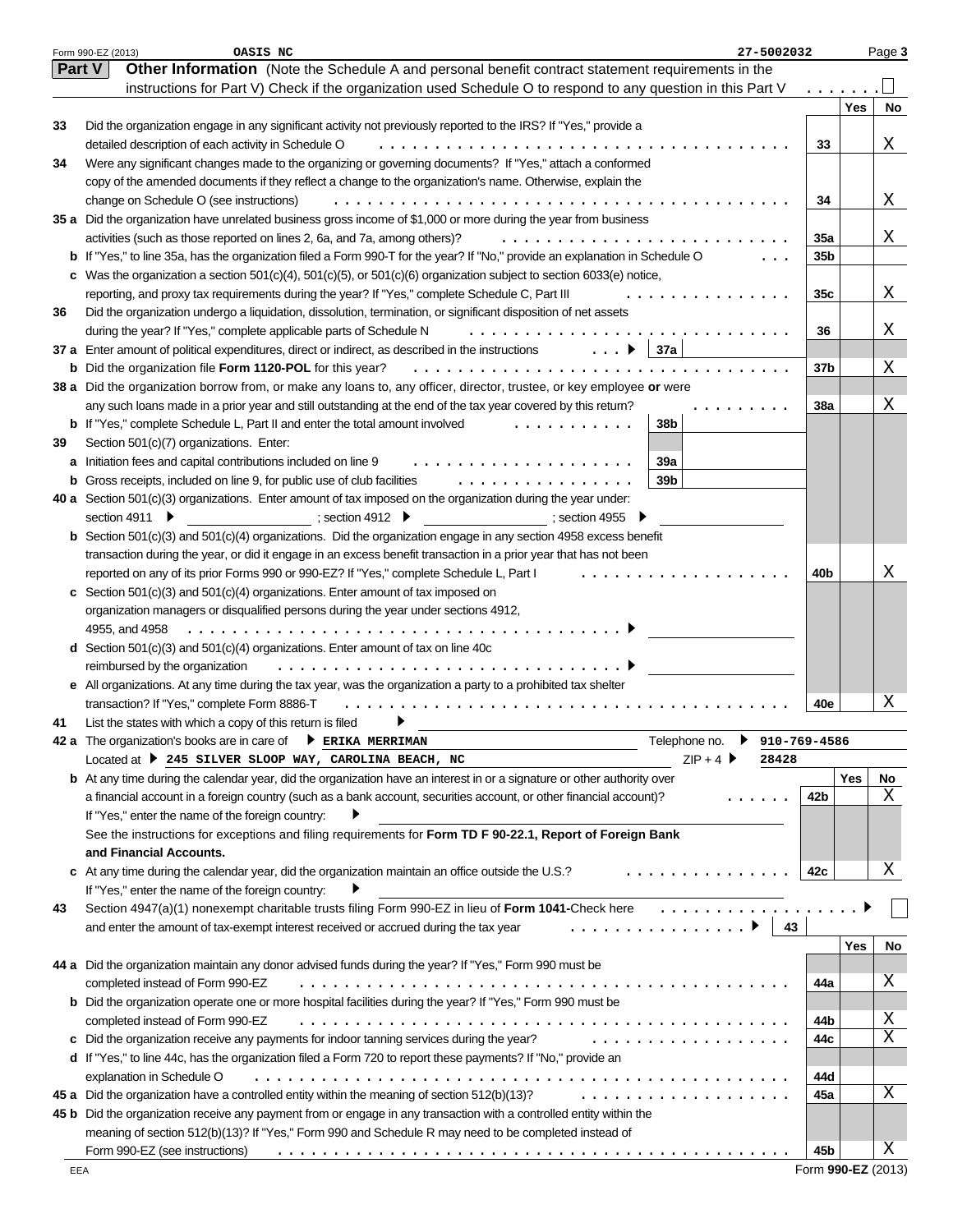|             | Form 990-EZ (2013) | OASIS NC                                                                                                                                                                       |                                       |                                       |                     |                      |                                             | 27-5002032              |                    | Page 4      |
|-------------|--------------------|--------------------------------------------------------------------------------------------------------------------------------------------------------------------------------|---------------------------------------|---------------------------------------|---------------------|----------------------|---------------------------------------------|-------------------------|--------------------|-------------|
|             |                    |                                                                                                                                                                                |                                       |                                       |                     |                      |                                             |                         | <b>Yes</b>         | No          |
| 46          |                    | Did the organization engage, directly or indirectly, in political campaign activities on behalf of or in opposition                                                            |                                       |                                       |                     |                      |                                             |                         |                    |             |
|             | <b>Part VI</b>     | to candidates for public office? If "Yes," complete Schedule C, Part I                                                                                                         |                                       |                                       | .                   |                      |                                             | 46                      |                    | Χ           |
|             |                    | Section 501(c)(3) organizations only<br>All section 501(c)(3) organizations must answer questions 47-49b and 52, and complete the tables for lines                             |                                       |                                       |                     |                      |                                             |                         |                    |             |
|             |                    | 50 and 51.                                                                                                                                                                     |                                       |                                       |                     |                      |                                             |                         |                    |             |
|             |                    | Check if the organization used Schedule O to respond to any question in this Part VI                                                                                           |                                       |                                       |                     |                      |                                             |                         |                    |             |
|             |                    |                                                                                                                                                                                |                                       |                                       |                     |                      |                                             |                         | <b>Yes</b>         | No          |
| 47          |                    | Did the organization engage in lobbying activities or have a section 501(h) election in effect during the tax                                                                  |                                       |                                       |                     |                      |                                             |                         |                    |             |
|             |                    | year? If "Yes," complete Schedule C, Part II                                                                                                                                   |                                       |                                       |                     |                      |                                             | 47                      |                    | Χ           |
| 48          |                    | Is the organization a school as described in section $170(b)(1)(A)(ii)?$ If "Yes," complete Schedule E                                                                         |                                       |                                       |                     |                      |                                             | 48                      |                    | $\mathbf X$ |
| 49a         |                    | Did the organization make any transfers to an exempt non-charitable related organization?                                                                                      |                                       |                                       |                     |                      |                                             | 49a                     |                    | X           |
| b           |                    | If "Yes," was the related organization a section 527 organization?                                                                                                             |                                       |                                       | .                   |                      |                                             | 49b                     |                    |             |
| 50          |                    | Complete this table for the organization's five highest compensated employees (other than officers, directors, trustees and key                                                |                                       |                                       |                     |                      |                                             |                         |                    |             |
|             |                    | employees) who each received more than \$100,000 of compensation from the organization. If there is none, enter "None."                                                        |                                       |                                       |                     |                      |                                             |                         |                    |             |
|             |                    |                                                                                                                                                                                | (b) Average                           | (c) Reportable                        |                     | (d) Health benefits, | contributions to employee                   | (e) Estimated amount of |                    |             |
|             |                    | (a) Name and title of each employee                                                                                                                                            | hours per week<br>devoted to position | compensation<br>(Forms W-2/1099-MISC) |                     |                      | benefit plans, and deferred<br>compensation |                         | other compensation |             |
|             |                    |                                                                                                                                                                                |                                       |                                       |                     |                      |                                             |                         |                    |             |
| <b>NONE</b> |                    |                                                                                                                                                                                |                                       |                                       |                     |                      |                                             |                         |                    |             |
|             |                    |                                                                                                                                                                                |                                       |                                       |                     |                      |                                             |                         |                    |             |
|             |                    |                                                                                                                                                                                |                                       |                                       |                     |                      |                                             |                         |                    |             |
|             |                    |                                                                                                                                                                                |                                       |                                       |                     |                      |                                             |                         |                    |             |
|             |                    |                                                                                                                                                                                |                                       |                                       |                     |                      |                                             |                         |                    |             |
|             |                    |                                                                                                                                                                                |                                       |                                       |                     |                      |                                             |                         |                    |             |
|             |                    |                                                                                                                                                                                |                                       |                                       |                     |                      |                                             |                         |                    |             |
|             |                    |                                                                                                                                                                                |                                       |                                       |                     |                      |                                             |                         |                    |             |
|             |                    |                                                                                                                                                                                |                                       |                                       |                     |                      |                                             |                         |                    |             |
| f<br>51     |                    | Total number of other employees paid over \$100,000<br>Complete this table for the organization's five highest compensated independent contractors who each received more than | $\cdot$                               |                                       |                     |                      |                                             |                         |                    |             |
|             |                    | \$100,000 of compensation from the organization. If there is none, enter "None."                                                                                               |                                       |                                       |                     |                      |                                             |                         |                    |             |
|             |                    |                                                                                                                                                                                |                                       |                                       |                     |                      |                                             |                         |                    |             |
|             |                    | (a) Name and business address of each independent contractor                                                                                                                   |                                       |                                       | (b) Type of service |                      |                                             | (c) Compensation        |                    |             |
|             |                    |                                                                                                                                                                                |                                       |                                       |                     |                      |                                             |                         |                    |             |
| NONE        |                    |                                                                                                                                                                                |                                       |                                       |                     |                      |                                             |                         |                    |             |
|             |                    |                                                                                                                                                                                |                                       |                                       |                     |                      |                                             |                         |                    |             |
|             |                    |                                                                                                                                                                                |                                       |                                       |                     |                      |                                             |                         |                    |             |
|             |                    |                                                                                                                                                                                |                                       |                                       |                     |                      |                                             |                         |                    |             |
|             |                    |                                                                                                                                                                                |                                       |                                       |                     |                      |                                             |                         |                    |             |
|             |                    |                                                                                                                                                                                |                                       |                                       |                     |                      |                                             |                         |                    |             |
|             |                    |                                                                                                                                                                                |                                       |                                       |                     |                      |                                             |                         |                    |             |
|             |                    |                                                                                                                                                                                |                                       |                                       |                     |                      |                                             |                         |                    |             |
|             |                    | d Total number of other independent contractors each receiving over \$100,000                                                                                                  |                                       |                                       |                     |                      |                                             |                         |                    |             |
| 52          |                    | Did the organization complete Schedule A? Note: All section 501(c)(3) organizations and 4947(a)(1)                                                                             |                                       |                                       |                     |                      |                                             |                         |                    |             |
|             |                    | nonexempt charitable trusts must attach a completed Schedule A                                                                                                                 |                                       |                                       |                     |                      |                                             | X<br>Yes                |                    | No          |
|             |                    | Under penalties of perjury, I declare that I have examined this return, including accompanying schedules and statements, and to the best of my knowledge and belief, it is     |                                       |                                       |                     |                      |                                             |                         |                    |             |
|             |                    | true, correct, and complete. Declaration of preparer (other than officer) is based on all information of which preparer has any knowledge.                                     |                                       |                                       |                     |                      |                                             |                         |                    |             |
|             |                    | <b>ERIKA MERRIMAN</b>                                                                                                                                                          |                                       |                                       |                     |                      |                                             |                         |                    |             |
| Sign        |                    | Signature of officer                                                                                                                                                           |                                       |                                       | Date                |                      |                                             |                         |                    |             |
| Here        |                    | ERIKA MERRIMAN, EXECUTIVE DIRECTOR                                                                                                                                             |                                       |                                       |                     |                      |                                             |                         |                    |             |
|             |                    | Type or print name and title<br>Print/Type preparer's name                                                                                                                     | Preparer's signature                  |                                       | Date                |                      |                                             | <b>PTIN</b>             |                    |             |
|             |                    |                                                                                                                                                                                |                                       |                                       |                     |                      | Check<br>self-employed                      |                         |                    |             |
| Paid        | Preparer           | JOHN M TYRPAK CPA<br>▶<br>Goodson and Taylor CPAs                                                                                                                              | <b>JOHN M TYRPAK CPA</b>              |                                       | 03-05-2014          | Firm's EIN           |                                             | P01587084               |                    |             |
|             | <b>Use Only</b>    | Firm's name<br>771 S Kerr Ave<br>Firm's address                                                                                                                                |                                       |                                       |                     |                      |                                             |                         |                    |             |
|             |                    | Wilmington NC 28403                                                                                                                                                            |                                       |                                       |                     | Phone no.            |                                             | 910-392-4650            |                    |             |
|             |                    | May the IRS discuss this return with the preparer shown above? See instructions                                                                                                |                                       |                                       |                     |                      |                                             | <b>Yes</b>              | ΙX                 | No          |
| EEA         |                    |                                                                                                                                                                                |                                       |                                       |                     |                      |                                             | Form 990-EZ (2013)      |                    |             |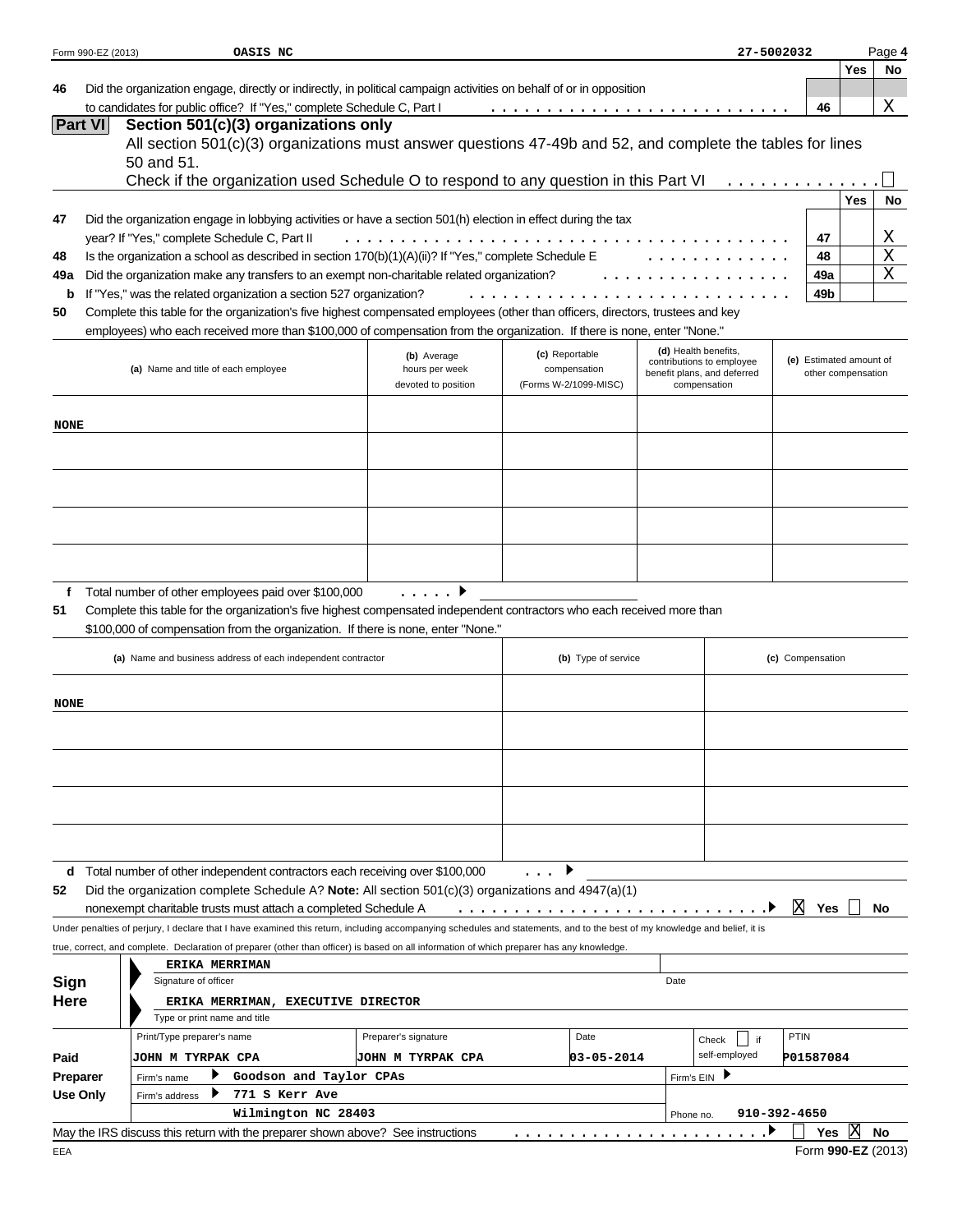# **SCHEDULE A Public Charity Status and Public Support**

**(Form 990 or 990-EZ) Complete if the organization is a section 501(c)(3) organization or a section 4947(a)(1) nonexempt charitable trust.**

OMB No. 1545-0047

| (Form 990 or 990-EZ)<br>Complete if the organization is a section $501(c)(3)$ organization or a section<br>4947(a)(1) nonexempt charitable trust. |                                   |                                                            |                                                                                                                                    |                                  |    | 2013                |          |                      |                                       |                          |                   |    |  |
|---------------------------------------------------------------------------------------------------------------------------------------------------|-----------------------------------|------------------------------------------------------------|------------------------------------------------------------------------------------------------------------------------------------|----------------------------------|----|---------------------|----------|----------------------|---------------------------------------|--------------------------|-------------------|----|--|
|                                                                                                                                                   | Department of the Treasury        |                                                            | Attach to Form 990 or Form 990-EZ.                                                                                                 |                                  |    |                     |          |                      |                                       | <b>Open to Public</b>    |                   |    |  |
|                                                                                                                                                   | Internal Revenue Service          |                                                            | Information about Schedule A (Form 990 or 990-EZ) and its instructions is at www.irs.gov/form990.                                  |                                  |    |                     |          |                      |                                       |                          | <b>Inspection</b> |    |  |
|                                                                                                                                                   | Name of the organization          |                                                            |                                                                                                                                    |                                  |    |                     |          |                      | <b>Employer identification number</b> |                          |                   |    |  |
| OASIS NC                                                                                                                                          |                                   |                                                            |                                                                                                                                    |                                  |    |                     |          |                      | 27-5002032                            |                          |                   |    |  |
| Part I                                                                                                                                            |                                   |                                                            | Reason for Public Charity Status (All organizations must complete this part.) See instructions.                                    |                                  |    |                     |          |                      |                                       |                          |                   |    |  |
|                                                                                                                                                   |                                   |                                                            | The organization is not a private foundation because it is: (For lines 1 through 11, check only one box.)                          |                                  |    |                     |          |                      |                                       |                          |                   |    |  |
| 1                                                                                                                                                 |                                   |                                                            | A church, convention of churches, or association of churches described in section 170(b)(1)(A)(i).                                 |                                  |    |                     |          |                      |                                       |                          |                   |    |  |
| 2                                                                                                                                                 |                                   |                                                            | A school described in section 170(b)(1)(A)(ii). (Attach Schedule E.)                                                               |                                  |    |                     |          |                      |                                       |                          |                   |    |  |
| 3                                                                                                                                                 |                                   |                                                            | A hospital or a cooperative hospital service organization described in section 170(b)(1)(A)(iii).                                  |                                  |    |                     |          |                      |                                       |                          |                   |    |  |
| 4                                                                                                                                                 |                                   |                                                            | A medical research organization operated in conjunction with a hospital described in section 170(b)(1)(A)(iii). Enter the          |                                  |    |                     |          |                      |                                       |                          |                   |    |  |
|                                                                                                                                                   | hospital's name, city, and state: |                                                            |                                                                                                                                    |                                  |    |                     |          |                      |                                       |                          |                   |    |  |
| 5                                                                                                                                                 |                                   |                                                            | An organization operated for the benefit of a college or university owned or operated by a governmental unit described in          |                                  |    |                     |          |                      |                                       |                          |                   |    |  |
|                                                                                                                                                   |                                   | section 170(b)(1)(A)(iv). (Complete Part II.)              |                                                                                                                                    |                                  |    |                     |          |                      |                                       |                          |                   |    |  |
| 6                                                                                                                                                 |                                   |                                                            | A federal, state, or local government or governmental unit described in section 170(b)(1)(A)(v).                                   |                                  |    |                     |          |                      |                                       |                          |                   |    |  |
| 7                                                                                                                                                 |                                   |                                                            | An organization that normally receives a substantial part of its support from a governmental unit or from the general public       |                                  |    |                     |          |                      |                                       |                          |                   |    |  |
|                                                                                                                                                   |                                   | described in section 170(b)(1)(A)(vi). (Complete Part II.) |                                                                                                                                    |                                  |    |                     |          |                      |                                       |                          |                   |    |  |
| 8                                                                                                                                                 |                                   |                                                            | A community trust described in section 170(b)(1)(A)(vi). (Complete Part II.)                                                       |                                  |    |                     |          |                      |                                       |                          |                   |    |  |
| X<br>9                                                                                                                                            |                                   |                                                            | An organization that normally receives: (1) more than 33 1/3% of its support from contributions, membership fees, and gross        |                                  |    |                     |          |                      |                                       |                          |                   |    |  |
|                                                                                                                                                   |                                   |                                                            | receipts from activities related to its exempt functions - subject to certain exceptions, and (2) no more than 33 1/3% of its      |                                  |    |                     |          |                      |                                       |                          |                   |    |  |
|                                                                                                                                                   |                                   |                                                            | support from gross investment income and unrelated business taxable income (less section 511 tax) from businesses                  |                                  |    |                     |          |                      |                                       |                          |                   |    |  |
|                                                                                                                                                   |                                   |                                                            | acquired by the organization after June 30, 1975. See section 509(a)(2). (Complete Part III.)                                      |                                  |    |                     |          |                      |                                       |                          |                   |    |  |
| 10                                                                                                                                                |                                   |                                                            | An organization organized and operated exclusively to test for public safety. See section 509(a)(4).                               |                                  |    |                     |          |                      |                                       |                          |                   |    |  |
| 11                                                                                                                                                |                                   |                                                            | An organization organized and operated exclusively for the benefit of, to perform the functions of, or to carry out the            |                                  |    |                     |          |                      |                                       |                          |                   |    |  |
|                                                                                                                                                   |                                   |                                                            | purposes of one or more publicly supported organizations described in section $509(a)(1)$ or section $509(a)(2)$ . See section     |                                  |    |                     |          |                      |                                       |                          |                   |    |  |
|                                                                                                                                                   |                                   |                                                            | 509(a)(3). Check the box that describes the type of supporting organization and complete lines 11e through 11h.                    |                                  |    |                     |          |                      |                                       |                          |                   |    |  |
|                                                                                                                                                   | Type I<br>$\mathsf{L}$<br>a       | Type II<br>b                                               | с                                                                                                                                  | Type III-Functionally integrated |    |                     | d        |                      | Type III-Non-funtionally integrated   |                          |                   |    |  |
| е                                                                                                                                                 |                                   |                                                            | By checking this box, I certify that the organization is not controlled directly or indirectly by one or more disqualified persons |                                  |    |                     |          |                      |                                       |                          |                   |    |  |
|                                                                                                                                                   | or section $509(a)(2)$ .          |                                                            | other than foundation managers and other than one or more publicly supported organizations described in section 509(a)(1)          |                                  |    |                     |          |                      |                                       |                          |                   |    |  |
| f                                                                                                                                                 |                                   |                                                            | If the organization received a written determination from the IRS that it is a Type I, Type II, or Type III supporting             |                                  |    |                     |          |                      |                                       |                          |                   |    |  |
|                                                                                                                                                   | organization, check this box      |                                                            |                                                                                                                                    |                                  |    |                     |          |                      |                                       |                          |                   |    |  |
|                                                                                                                                                   |                                   |                                                            | Since August 17, 2006, has the organization accepted any gift or contribution from any of the                                      |                                  |    |                     |          |                      |                                       |                          |                   |    |  |
| g                                                                                                                                                 | following persons?                |                                                            |                                                                                                                                    |                                  |    |                     |          |                      |                                       |                          |                   |    |  |
|                                                                                                                                                   | (i)                               |                                                            | A person who directly or indirectly controls, either alone or together with persons described in (ii) and                          |                                  |    |                     |          |                      |                                       |                          | Yes               | No |  |
|                                                                                                                                                   |                                   |                                                            | (iii) below, the governing body of the supported organization?                                                                     |                                  |    |                     |          |                      |                                       | 11g(i)                   |                   |    |  |
|                                                                                                                                                   | (ii)                              | A family member of a person described in (i) above?        |                                                                                                                                    |                                  |    |                     |          |                      |                                       | 11g(ii)                  |                   |    |  |
|                                                                                                                                                   |                                   |                                                            | (iii) A 35% controlled entity of a person described in (i) or (ii) above?                                                          |                                  |    |                     |          |                      |                                       | 11g(iii)                 |                   |    |  |
| h                                                                                                                                                 |                                   |                                                            | Provide the following information about the supported organization(s).                                                             |                                  |    |                     |          |                      |                                       |                          |                   |    |  |
|                                                                                                                                                   | (i) Name of supported             | (ii) EIN                                                   | (iii) Type of organization                                                                                                         | (iv) Is the organization         |    | (v) Did you notify  |          | (vi) Is the          |                                       | (vii) Amount of monetary |                   |    |  |
|                                                                                                                                                   | organization                      |                                                            | (described on lines 1-9                                                                                                            | in col. (i) listed in your       |    | the organization in |          | organization in col. |                                       |                          | support           |    |  |
|                                                                                                                                                   |                                   |                                                            | above or IRC section<br>(see instructions))                                                                                        | governing document?              |    | col. (i) of your    | support? | (i) organized in the | U.S.?                                 |                          |                   |    |  |
|                                                                                                                                                   |                                   |                                                            |                                                                                                                                    | Yes                              | No | Yes                 | No       | Yes                  | No                                    |                          |                   |    |  |
| (A)                                                                                                                                               |                                   |                                                            |                                                                                                                                    |                                  |    |                     |          |                      |                                       |                          |                   |    |  |
|                                                                                                                                                   |                                   |                                                            |                                                                                                                                    |                                  |    |                     |          |                      |                                       |                          |                   |    |  |
| (B)                                                                                                                                               |                                   |                                                            |                                                                                                                                    |                                  |    |                     |          |                      |                                       |                          |                   |    |  |
|                                                                                                                                                   |                                   |                                                            |                                                                                                                                    |                                  |    |                     |          |                      |                                       |                          |                   |    |  |
| (C)                                                                                                                                               |                                   |                                                            |                                                                                                                                    |                                  |    |                     |          |                      |                                       |                          |                   |    |  |
|                                                                                                                                                   |                                   |                                                            |                                                                                                                                    |                                  |    |                     |          |                      |                                       |                          |                   |    |  |
| (D)                                                                                                                                               |                                   |                                                            |                                                                                                                                    |                                  |    |                     |          |                      |                                       |                          |                   |    |  |
|                                                                                                                                                   |                                   |                                                            |                                                                                                                                    |                                  |    |                     |          |                      |                                       |                          |                   |    |  |
| (E)                                                                                                                                               |                                   |                                                            |                                                                                                                                    |                                  |    |                     |          |                      |                                       |                          |                   |    |  |
|                                                                                                                                                   |                                   |                                                            |                                                                                                                                    |                                  |    |                     |          |                      |                                       |                          |                   |    |  |
|                                                                                                                                                   |                                   |                                                            |                                                                                                                                    |                                  |    |                     |          |                      |                                       |                          |                   |    |  |
| <b>Total</b>                                                                                                                                      |                                   |                                                            |                                                                                                                                    |                                  |    |                     |          |                      |                                       |                          |                   |    |  |

**For Paperwork Reduction Act Notice, see the Instructions for Form 990 or 990-EZ.**

EEA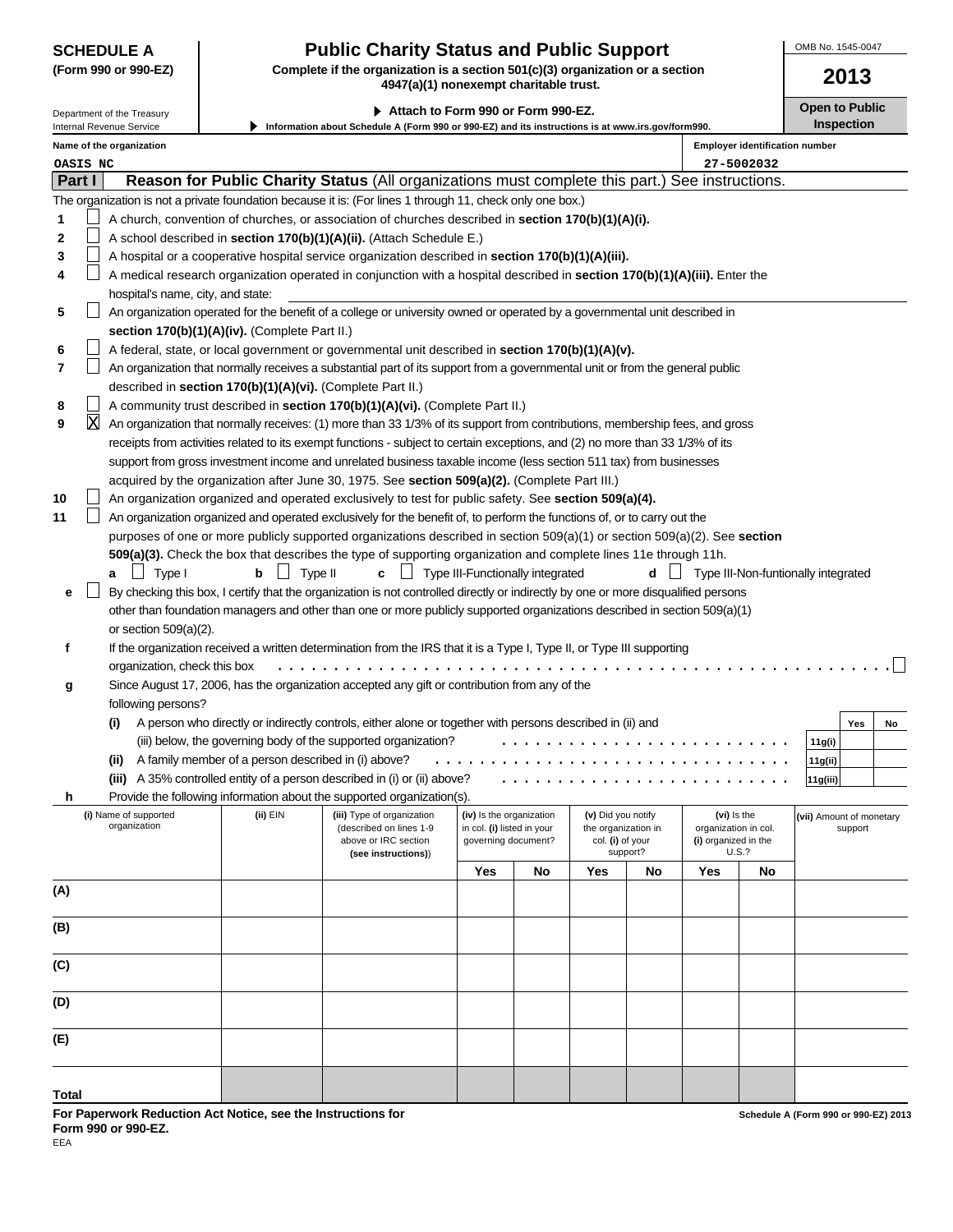|              | Schedule A (Form 990 or 990-EZ) 2013<br>OASIS NC                                                                                                                                                                |          |          |            |            | 27-5002032 | Page 2                               |
|--------------|-----------------------------------------------------------------------------------------------------------------------------------------------------------------------------------------------------------------|----------|----------|------------|------------|------------|--------------------------------------|
|              | Support Schedule for Organizations Described in Sections 170(b)(1)(A)(iv) and 170(b)(1)(A)(vi)<br>Part II                                                                                                       |          |          |            |            |            |                                      |
|              | (Complete only if you checked the box on line 5, 7, or 8 of Part I or if the organization failed to qualify under                                                                                               |          |          |            |            |            |                                      |
|              | Part III. If the organization fails to qualify under the tests listed below, please complete Part III.)                                                                                                         |          |          |            |            |            |                                      |
|              | <b>Section A. Public Support</b>                                                                                                                                                                                |          |          |            |            |            |                                      |
|              | Calendar year (or fiscal year beginning in) ▶                                                                                                                                                                   | (a) 2009 | (b) 2010 | $(c)$ 2011 | $(d)$ 2012 | $(e)$ 2013 | (f) Total                            |
| 1            | Gifts, grants, contributions, and                                                                                                                                                                               |          |          |            |            |            |                                      |
|              | membership fees received. (Do not                                                                                                                                                                               |          |          |            |            |            |                                      |
|              | include any "unusual grants.")                                                                                                                                                                                  |          |          |            |            |            |                                      |
| $\mathbf{2}$ | Tax revenues levied for the                                                                                                                                                                                     |          |          |            |            |            |                                      |
|              | organization's benefit and either paid                                                                                                                                                                          |          |          |            |            |            |                                      |
|              | to or expended on its behalf<br>$\frac{1}{2} \left( \frac{1}{2} \right) \left( \frac{1}{2} \right) \left( \frac{1}{2} \right) \left( \frac{1}{2} \right) \left( \frac{1}{2} \right) \left( \frac{1}{2} \right)$ |          |          |            |            |            |                                      |
| 3            | The value of services or facilities                                                                                                                                                                             |          |          |            |            |            |                                      |
|              | furnished by a governmental unit to the                                                                                                                                                                         |          |          |            |            |            |                                      |
|              | organization without charge<br>.                                                                                                                                                                                |          |          |            |            |            |                                      |
| 4            | Total. Add lines 1 through 3                                                                                                                                                                                    |          |          |            |            |            |                                      |
| 5            | The portion of total contributions by                                                                                                                                                                           |          |          |            |            |            |                                      |
|              | each person (other than a                                                                                                                                                                                       |          |          |            |            |            |                                      |
|              | governmental unit or publicly                                                                                                                                                                                   |          |          |            |            |            |                                      |
|              | supported organization) included on                                                                                                                                                                             |          |          |            |            |            |                                      |
|              | line 1 that exceeds 2% of the amount                                                                                                                                                                            |          |          |            |            |            |                                      |
|              | shown on line 11, column (f)<br>.                                                                                                                                                                               |          |          |            |            |            |                                      |
| 6            | Public support. Subtract line 5 from line 4                                                                                                                                                                     |          |          |            |            |            |                                      |
|              | <b>Section B. Total Support</b>                                                                                                                                                                                 |          |          |            |            |            |                                      |
|              | Calendar year (or fiscal year beginning in) ▶                                                                                                                                                                   | (a) 2009 | (b) 2010 | $(c)$ 2011 | $(d)$ 2012 | $(e)$ 2013 | (f) Total                            |
| 7            | Amounts from line 4<br>.                                                                                                                                                                                        |          |          |            |            |            |                                      |
| 8            | Gross income from interest, dividends,<br>payments received on securities loans,                                                                                                                                |          |          |            |            |            |                                      |
|              | rents, royalties and income from similar                                                                                                                                                                        |          |          |            |            |            |                                      |
|              | SOUICES                                                                                                                                                                                                         |          |          |            |            |            |                                      |
| 9            | Net income from unrelated business                                                                                                                                                                              |          |          |            |            |            |                                      |
|              | activities, whether or not the business                                                                                                                                                                         |          |          |            |            |            |                                      |
|              | is regularly carried on. $\ldots$ . $\ldots$ .                                                                                                                                                                  |          |          |            |            |            |                                      |
| 10           | Other income. Do not include gain or                                                                                                                                                                            |          |          |            |            |            |                                      |
|              | loss from the sale of capital assets                                                                                                                                                                            |          |          |            |            |            |                                      |
|              | (Explain in Part IV.) $\ldots$ , $\ldots$                                                                                                                                                                       |          |          |            |            |            |                                      |
| 11           | Total support. Add lines 7 through 10 .                                                                                                                                                                         |          |          |            |            |            |                                      |
| 12           | Gross receipts from related activities, etc. (see instructions)                                                                                                                                                 |          |          |            |            | 12         |                                      |
| 13           | First five years. If the Form 990 is for the organization's first, second, third, fourth, or fifth tax year as a section 501(c)(3)                                                                              |          |          |            |            |            |                                      |
|              |                                                                                                                                                                                                                 |          |          |            |            |            | ▶                                    |
|              | <b>Section C. Computation of Public Support Percentage</b><br>Public support percentage for 2013 (line 6, column (f) divided by line 11, column (f) $\ldots \ldots \ldots \ldots$                               |          |          |            |            | 14         | $\%$                                 |
| 14           | Public support percentage from 2012 Schedule A, Part II, line 14                                                                                                                                                |          |          |            |            | 15         | $\%$                                 |
| 15<br>16a    | 33 1/3% support test - 2013. If the organization did not check the box on line 13, and line 14 is 33 1/3% or more, check this                                                                                   |          |          |            |            |            |                                      |
|              | box and stop here. The organization qualifies as a publicly supported organization                                                                                                                              |          |          |            |            |            |                                      |
| b            | 33 1/3% support test - 2012. If the organization did not check a box on line 13 or 16a, and line 15 is 33 1/3% or more,                                                                                         |          |          |            |            |            |                                      |
|              | check this box and stop here. The organization qualifies as a publicly supported organization                                                                                                                   |          |          |            |            |            |                                      |
| 17a          | 10%-facts-and-circumstances test - 2013. If the organization did not check a box on line 13, 16a, or 16b, and line 14 is                                                                                        |          |          |            |            |            |                                      |
|              | 10% or more, and if the organization meets the "facts-and-circumstances" test, check this box and stop here. Explain in                                                                                         |          |          |            |            |            |                                      |
|              | Part IV how the organization meets the "facts-and-circumstances" test. The organization qualifies as a publicly supported                                                                                       |          |          |            |            |            |                                      |
|              |                                                                                                                                                                                                                 |          |          |            |            |            |                                      |
| b            | 10%-facts-and-circumstances test - 2012. If the organization did not check a box on line 13, 16a, 16b, or 17a, and line                                                                                         |          |          |            |            |            |                                      |
|              | 15 is 10% or more, and if the organization meets the "facts-and-circumstances" test, check this box and stop here.                                                                                              |          |          |            |            |            |                                      |
|              | Explain in Part IV how the organization meets the "facts-and-circumstances" test. The organization qualifies as a publicly                                                                                      |          |          |            |            |            |                                      |
|              | supported organization                                                                                                                                                                                          |          |          |            |            |            |                                      |
| 18           | Private foundation. If the organization did not check a box on line 13, 16a, 16b, 17a, or 17b, check this box and see                                                                                           |          |          |            |            |            |                                      |
|              | instructions                                                                                                                                                                                                    |          |          |            |            |            |                                      |
| EEA          |                                                                                                                                                                                                                 |          |          |            |            |            | Schedule A (Form 990 or 990-EZ) 2013 |
|              |                                                                                                                                                                                                                 |          |          |            |            |            |                                      |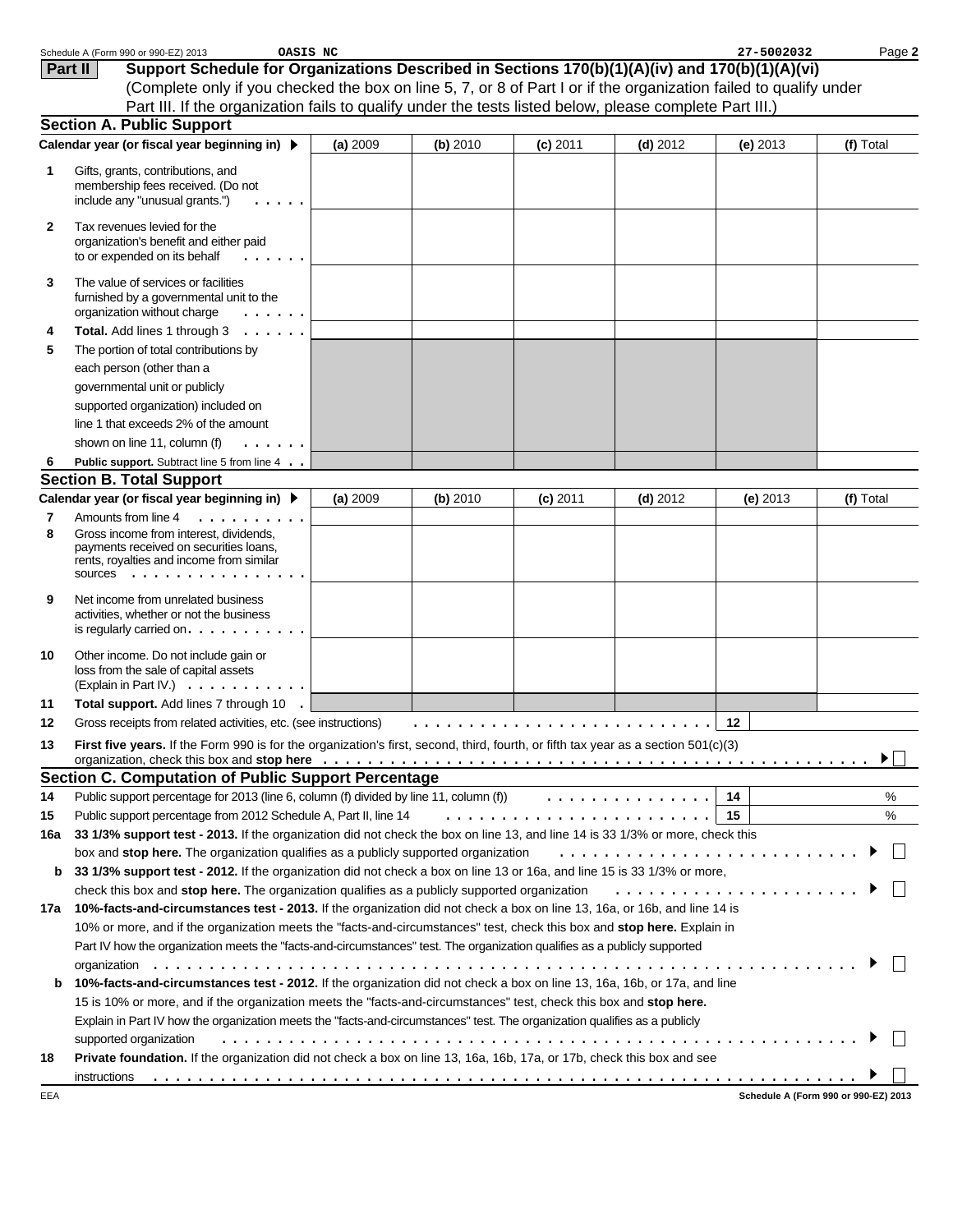|    | Schedule A (Form 990 or 990-EZ) 2013<br>OASIS NC                                                                                                                                                                                                                                         |          |          |            |            | 27-5002032 | Page 3       |
|----|------------------------------------------------------------------------------------------------------------------------------------------------------------------------------------------------------------------------------------------------------------------------------------------|----------|----------|------------|------------|------------|--------------|
|    | Support Schedule for Organizations Described in Section 509(a)(2)<br>Part III                                                                                                                                                                                                            |          |          |            |            |            |              |
|    | (Complete only if you checked the box on line 9 of Part I or if the organization failed to qualify under Part II.                                                                                                                                                                        |          |          |            |            |            |              |
|    | If the organization fails to qualify under the tests listed below, please complete Part II.)                                                                                                                                                                                             |          |          |            |            |            |              |
|    | <b>Section A. Public Support</b>                                                                                                                                                                                                                                                         |          |          |            |            |            |              |
|    | Calendar year (or fiscal year beginning in) ▶                                                                                                                                                                                                                                            | (a) 2009 | (b) 2010 | $(c)$ 2011 | $(d)$ 2012 | $(e)$ 2013 | (f) Total    |
|    |                                                                                                                                                                                                                                                                                          |          |          |            |            |            |              |
| 1. | Gifts, grants, contributions, and membership fees                                                                                                                                                                                                                                        |          |          |            |            |            |              |
|    | received. (Do not include any "unusual grants.")                                                                                                                                                                                                                                         |          |          |            | 31,381     | 35,920     | 67,301       |
| 2  | Gross receipts from admissions, merchandise                                                                                                                                                                                                                                              |          |          |            |            |            |              |
|    | sold or services performed, or facilities                                                                                                                                                                                                                                                |          |          |            |            |            |              |
|    | furnished in any activity that is related to the<br>organization's tax-exempt purpose $\ldots$                                                                                                                                                                                           |          |          |            | 42,720     | 77,875     | 120,595      |
| 3  |                                                                                                                                                                                                                                                                                          |          |          |            |            |            |              |
|    | Gross receipts from activities that are not an<br>unrelated trade or bus. under sec 513<br>$\cdot$                                                                                                                                                                                       |          |          |            |            |            |              |
|    |                                                                                                                                                                                                                                                                                          |          |          |            |            |            |              |
| 4  | Tax revenues levied for the                                                                                                                                                                                                                                                              |          |          |            |            |            |              |
|    | organization's benefit and either paid<br>to or expended on its behalf<br>$\begin{array}{cccccccccccccc} \bullet & \bullet & \bullet & \bullet & \bullet & \bullet & \bullet & \bullet & \bullet & \bullet & \bullet \end{array}$                                                        |          |          |            |            |            |              |
|    |                                                                                                                                                                                                                                                                                          |          |          |            |            |            |              |
| 5  | The value of services or facilities                                                                                                                                                                                                                                                      |          |          |            |            |            |              |
|    | furnished by a governmental unit to the<br>organization without charge $\dots \dots \dots$                                                                                                                                                                                               |          |          |            |            |            |              |
| 6  | Total. Add lines 1 through 5<br>.                                                                                                                                                                                                                                                        |          |          |            | 74,101     | 113,795    | 187,896      |
|    |                                                                                                                                                                                                                                                                                          |          |          |            |            |            |              |
|    | <b>7a</b> Amounts included on lines 1, 2, and 3<br>received from disqualified persons                                                                                                                                                                                                    |          |          |            |            |            |              |
|    |                                                                                                                                                                                                                                                                                          |          |          |            |            |            |              |
|    | <b>b</b> Amounts included on lines 2 and 3                                                                                                                                                                                                                                               |          |          |            |            |            |              |
|    | received from other than disqualified                                                                                                                                                                                                                                                    |          |          |            |            |            |              |
|    | persons that exceed the greater of \$5,000<br>or 1% of the amount on line 13 for the year                                                                                                                                                                                                |          |          |            |            |            |              |
|    | <b>c</b> Add lines 7a and 7b $\cdot \cdot \cdot \cdot \cdot \cdot \cdot \cdot \cdot \cdot$                                                                                                                                                                                               |          |          |            |            |            |              |
|    |                                                                                                                                                                                                                                                                                          |          |          |            |            |            |              |
| 8  | Public support (Subtract line 7c from<br>. <u>.</u><br>line $6$ .)                                                                                                                                                                                                                       |          |          |            |            |            | 187,896      |
|    | <b>Section B. Total Support</b>                                                                                                                                                                                                                                                          |          |          |            |            |            |              |
|    | Calendar year (or fiscal year beginning in) ▶                                                                                                                                                                                                                                            | (a) 2009 | (b) 2010 | $(c)$ 2011 | $(d)$ 2012 | $(e)$ 2013 | (f) Total    |
| 9  | Amounts from line 6                                                                                                                                                                                                                                                                      |          |          |            | 74,101     | 113,795    | 187,896      |
|    |                                                                                                                                                                                                                                                                                          |          |          |            |            |            |              |
|    | <b>10a</b> Gross income from interest, dividends,                                                                                                                                                                                                                                        |          |          |            |            |            |              |
|    | payments received on securities loans, rents,<br>royalties and income from similar sources                                                                                                                                                                                               |          |          |            |            |            |              |
|    |                                                                                                                                                                                                                                                                                          |          |          |            |            |            |              |
|    | <b>b</b> Unrelated business taxable income (less                                                                                                                                                                                                                                         |          |          |            |            |            |              |
|    | section 511 taxes) from businesses<br>acquired after June 30, 1975<br>.                                                                                                                                                                                                                  |          |          |            |            |            |              |
|    | <b>c</b> Add lines 10a and 10b $\ldots$                                                                                                                                                                                                                                                  |          |          |            |            |            |              |
|    |                                                                                                                                                                                                                                                                                          |          |          |            |            |            |              |
| 11 | Net income from unrelated business                                                                                                                                                                                                                                                       |          |          |            |            |            |              |
|    | activities not included in line 10b, whether                                                                                                                                                                                                                                             |          |          |            |            |            |              |
|    | or not the business is regularly carried on $\ldots$                                                                                                                                                                                                                                     |          |          |            |            |            |              |
| 12 | Other income. Do not include gain or                                                                                                                                                                                                                                                     |          |          |            |            |            |              |
|    | loss from the sale of capital assets<br>(Explain in Part IV.) $\ldots$ , $\ldots$ , $\ldots$                                                                                                                                                                                             |          |          |            |            |            |              |
|    |                                                                                                                                                                                                                                                                                          |          |          |            |            |            |              |
| 13 | Total support. (Add lines 9, 10c, 11,<br>and 12.) $\ldots$ $\ldots$ $\ldots$ $\ldots$ $\ldots$ $\ldots$ $\ldots$                                                                                                                                                                         | d        |          | 0          | 74,101     | 113,795    | 187,896      |
|    |                                                                                                                                                                                                                                                                                          |          |          |            |            |            |              |
| 14 | First five years. If the Form 990 is for the organization's first, second, third, fourth, or fifth tax year as a section 501(c)(3)<br>organization, check this box and stop here $\dots \dots \dots \dots \dots \dots \dots \dots \dots \dots \dots \dots \dots \dots \dots \dots \dots$ |          |          |            |            |            | X            |
|    | <b>Section C. Computation of Public Support Percentage</b>                                                                                                                                                                                                                               |          |          |            |            |            |              |
| 15 | Public support percentage for 2013 (line 8, column (f) divided by line 13, column (f))                                                                                                                                                                                                   |          |          |            | .          | 15         | %            |
| 16 | Public support percentage from 2012 Schedule A, Part III, line 15                                                                                                                                                                                                                        |          |          |            |            | 16         | $\%$         |
|    | Section D. Computation of Investment Income Percentage                                                                                                                                                                                                                                   |          |          |            |            |            |              |
|    | Investment income percentage for 2013 (line 10c, column (f) divided by line 13, column (f) $\ldots \ldots \ldots \ldots$                                                                                                                                                                 |          |          |            |            | 17         |              |
| 17 | Investment income percentage from 2012 Schedule A, Part III, line $17 \ldots \ldots \ldots \ldots \ldots \ldots \ldots$                                                                                                                                                                  |          |          |            |            | 18         | $\%$<br>$\%$ |
| 18 |                                                                                                                                                                                                                                                                                          |          |          |            |            |            |              |
|    | 19a 33 1/3% support tests - 2013. If the organization did not check the box on line 14, and line 15 is more than 33 1/3%, and line                                                                                                                                                       |          |          |            |            |            |              |
|    | 17 is not more than 33 1/3%, check this box and stop here. The organization qualifies as a publicly supported organization                                                                                                                                                               |          |          |            |            | .          |              |
|    | <b>b</b> 33 1/3% support tests - 2012. If the organization did not check a box on line 14 or line 19a, and line 16 is more than 33 1/3%, and                                                                                                                                             |          |          |            |            |            |              |
|    | line 18 is not more than 33 1/3%, check this box and stop here. The organization qualifies as a publicly supported organization $\ldots \ldots \ldots$                                                                                                                                   |          |          |            |            |            |              |
| 20 |                                                                                                                                                                                                                                                                                          |          |          |            |            |            |              |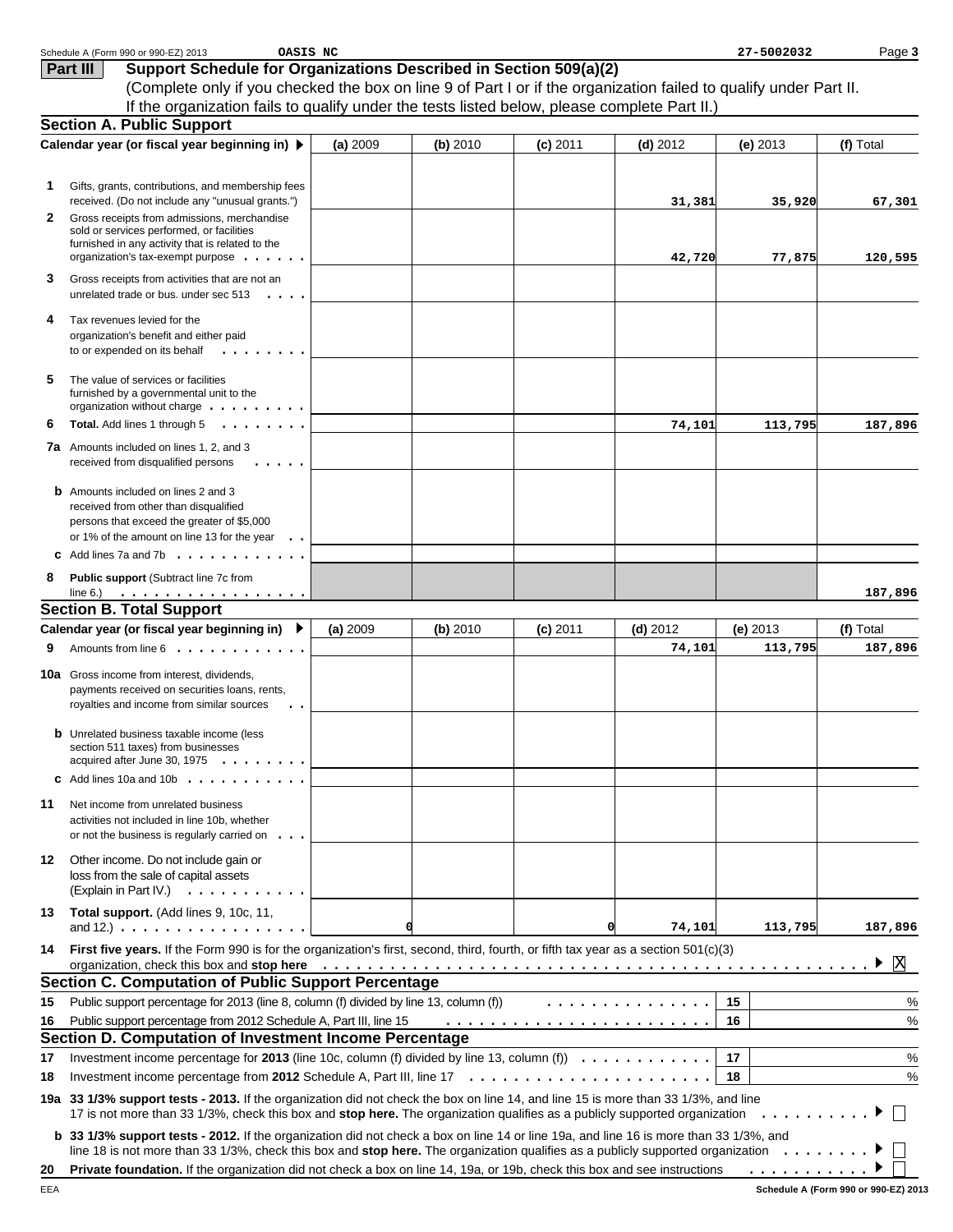OMB No. 1545-0047

| or 990-PF)                   |                                                  |
|------------------------------|--------------------------------------------------|
|                              | Attach to Form 990, Form 990-EZ, or Form 990-PF. |
| Donasterant of the Transmiss |                                                  |

**Information about Schedule B (Form 990, 990-EZ, or 990-PF) and its instructions is at www.irs.gov/form990.**

**2013**

|  |  | Name of the organization |
|--|--|--------------------------|
|--|--|--------------------------|

**Organization type** (check one):

| OASIS | NC |
|-------|----|
|       |    |

**Schedule B (Form 990, 990-EZ,**

Department of the Treasury Internal Revenue Service

▶

| Name of the organization | <b>Employer identification number</b> |
|--------------------------|---------------------------------------|
| OASIS NC                 | 27-5002032                            |

| Filers of:         | Section:                                                                    |
|--------------------|-----------------------------------------------------------------------------|
| Form 990 or 990-EZ | $\boxtimes$ 501(c)( 3 ) (enter number) organization                         |
|                    | $4947(a)(1)$ nonexempt charitable trust not treated as a private foundation |
|                    | 527 political organization                                                  |
| Form 990-PF        | 501(c)(3) exempt private foundation                                         |
|                    | 4947(a)(1) nonexempt charitable trust treated as a private foundation       |
|                    | 501(c)(3) taxable private foundation                                        |

Check if your organization is covered by the **General Rule** or a **Special Rule.**

**Note.** Only a section 501(c)(7), (8), or (10) organization can check boxes for both the General Rule and a Special Rule. See instructions.

#### **General Rule**

 $\boxtimes$  For an organization filing Form 990, 990-EZ, or 990-PF that received, during the year, \$5,000 or more (in money or property) from any one contributor. Complete Parts I and II.

### **Special Rules**

For a section 501(c)(3) organization filing Form 990 or 990-EZ that met the 33 1/3% support test of the regulations under sections 509(a)(1) and 170(b)(1)(A)(vi) and received from any one contributor, during the year, a contribution of the greater of **(1)** \$5,000 or **(2)** 2% of the amount on (i) Form 990, Part VIII, line 1h or (ii) Form 990-EZ, line 1. Complete Parts I and II.

 $\Box$  For a section 501(c)(7), (8), or (10) organization filing Form 990 or 990-EZ that received from any one contributor, during the year, total contributions of more than \$1,000 for use exclusively for religious, charitable, scientific, literary, or educational purposes, or the prevention of cruelty to children or animals. Complete Parts I, II, and III.

For a section 501(c)(7), (8), or (10) organization filing Form 990 or 990-EZ that received from any one contributor, during the year, contributions for use exclusively for religious, charitable, etc., purposes, but these contributions did not total to more than \$1,000. If this box is checked, enter here the total contributions that were received during the year for an exclusively religious, charitable, etc., purpose. Do not complete any of the parts unless the **General Rule** applies to this organization because it received nonexclusively religious, charitable, etc., contributions of \$5,000 or more during the year \$ .........................................

**Caution.** An organization that is not covered by the General Rule and/or the Special Rules does not file Schedule B (Form 990, 990-EZ, or 990-PF), but it **must** answer "No" on Part IV, line 2, of its Form 990; or check the box on line H of its Form 990-EZ or on its Form 990-PF, Part I, line 2, to certify that it does not meet the filing requirements of Schedule B (Form 990, 990-EZ, or 990-PF).

**For Paperwork Reduction Act Notice, see the Instructions for Form 990, 990-EZ, or 990-PF. Schedule B (Form 990, 990-EZ, or 990-PF) (2013)** EEA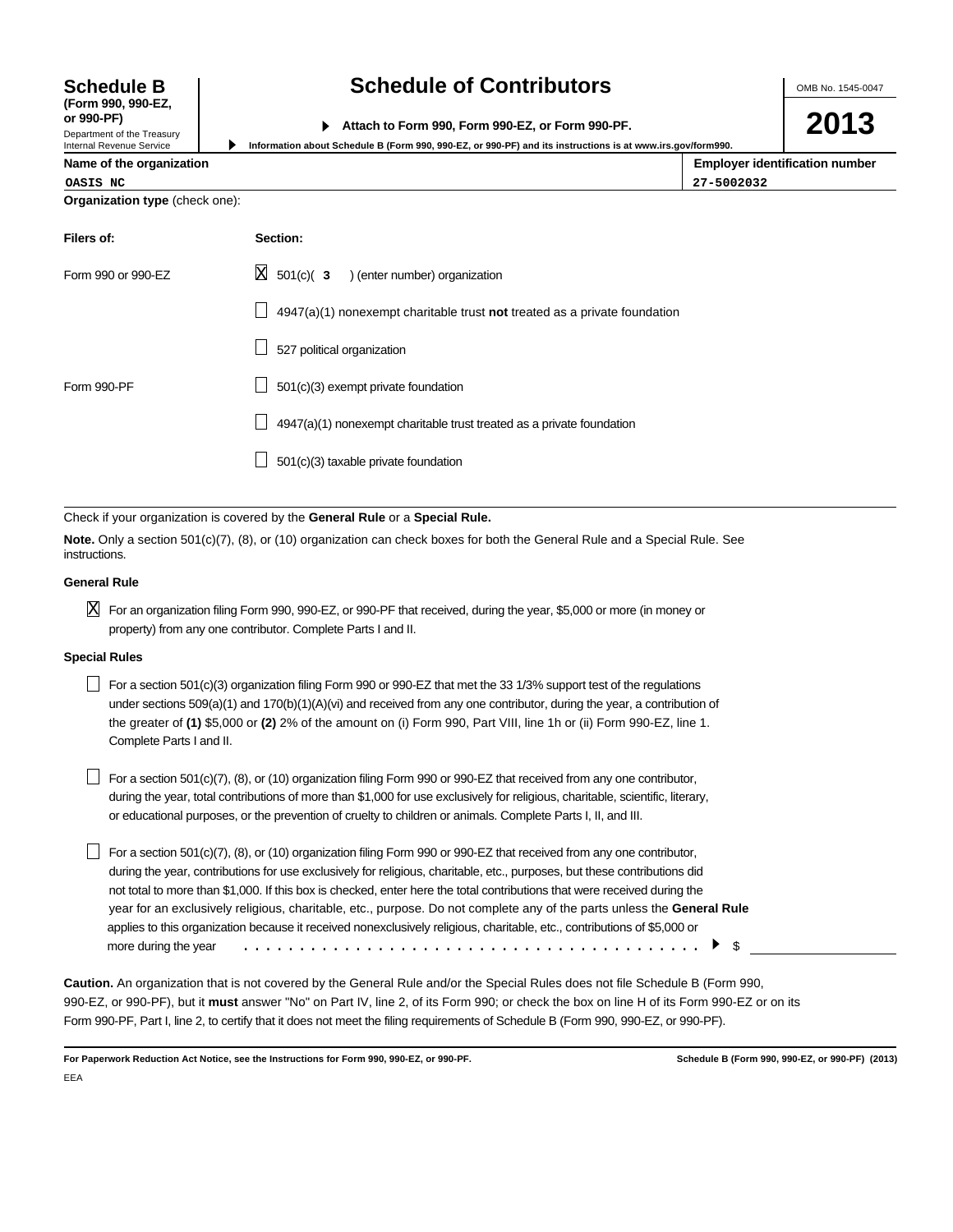| <b>Employer identification number</b> |
|---------------------------------------|
|                                       |

**OASIS NC 27-5002032**

| Part I       | Contributors (see instructions). Use duplicate copies of Part I if additional space is needed. |                                   |                                                                                                                                                              |  |
|--------------|------------------------------------------------------------------------------------------------|-----------------------------------|--------------------------------------------------------------------------------------------------------------------------------------------------------------|--|
| (a)<br>No.   | (b)<br>Name, address, and ZIP + 4                                                              | (c)<br><b>Total contributions</b> | (d)<br><b>Type of contribution</b>                                                                                                                           |  |
| $\mathbf{1}$ | THE ESHELMAN FOUNDATION<br>PO BOX 1155<br>WRIGHTSVILLE BEACH, NC 28480                         | \$<br>25,000                      | $\mathbf{\overline{X}}$<br><b>Person</b><br><b>Payroll</b><br>$\overline{\phantom{a}}$<br><b>Noncash</b><br>(Complete Part II for<br>noncash contributions.) |  |
| (a)<br>No.   | (b)<br>Name, address, and ZIP + 4                                                              | (c)<br><b>Total contributions</b> | (d)<br><b>Type of contribution</b>                                                                                                                           |  |
| $\mathbf{2}$ | LANDFALL FOUNDATION<br>1924 PEMBROKE JONES DR<br>WILMINGTON, NC 28405                          | \$<br>6,000                       | $\overline{\text{X}}$<br><b>Person</b><br><b>Payroll</b><br>$\overline{\phantom{a}}$<br><b>Noncash</b><br>(Complete Part II for<br>noncash contributions.)   |  |
| (a)<br>No.   | (b)<br>Name, address, and ZIP + 4                                                              | (c)<br><b>Total contributions</b> | (d)<br><b>Type of contribution</b>                                                                                                                           |  |
|              |                                                                                                | \$                                | <b>Person</b><br><b>Payroll</b><br><b>Noncash</b><br>(Complete Part II for<br>noncash contributions.)                                                        |  |
| (a)<br>No.   | (b)<br>Name, address, and ZIP + 4                                                              | (c)<br><b>Total contributions</b> | (d)<br><b>Type of contribution</b>                                                                                                                           |  |
|              |                                                                                                | \$                                | <b>Person</b><br><b>Payroll</b><br><b>Noncash</b><br>(Complete Part II for<br>noncash contributions.)                                                        |  |
| (a)<br>No.   | (b)<br>Name, address, and ZIP + 4                                                              | (c)<br><b>Total contributions</b> | (d)<br>Type of contribution                                                                                                                                  |  |
|              |                                                                                                | \$                                | <b>Person</b><br><b>Payroll</b><br><b>Noncash</b><br>(Complete Part II for<br>noncash contributions.)                                                        |  |
| (a)<br>No.   | (b)<br>Name, address, and ZIP + 4                                                              | (c)<br>Total contributions        | (d)<br>Type of contribution                                                                                                                                  |  |
|              |                                                                                                | \$                                | <b>Person</b><br><b>Payroll</b><br><b>Noncash</b><br>(Complete Part II for<br>noncash contributions.)                                                        |  |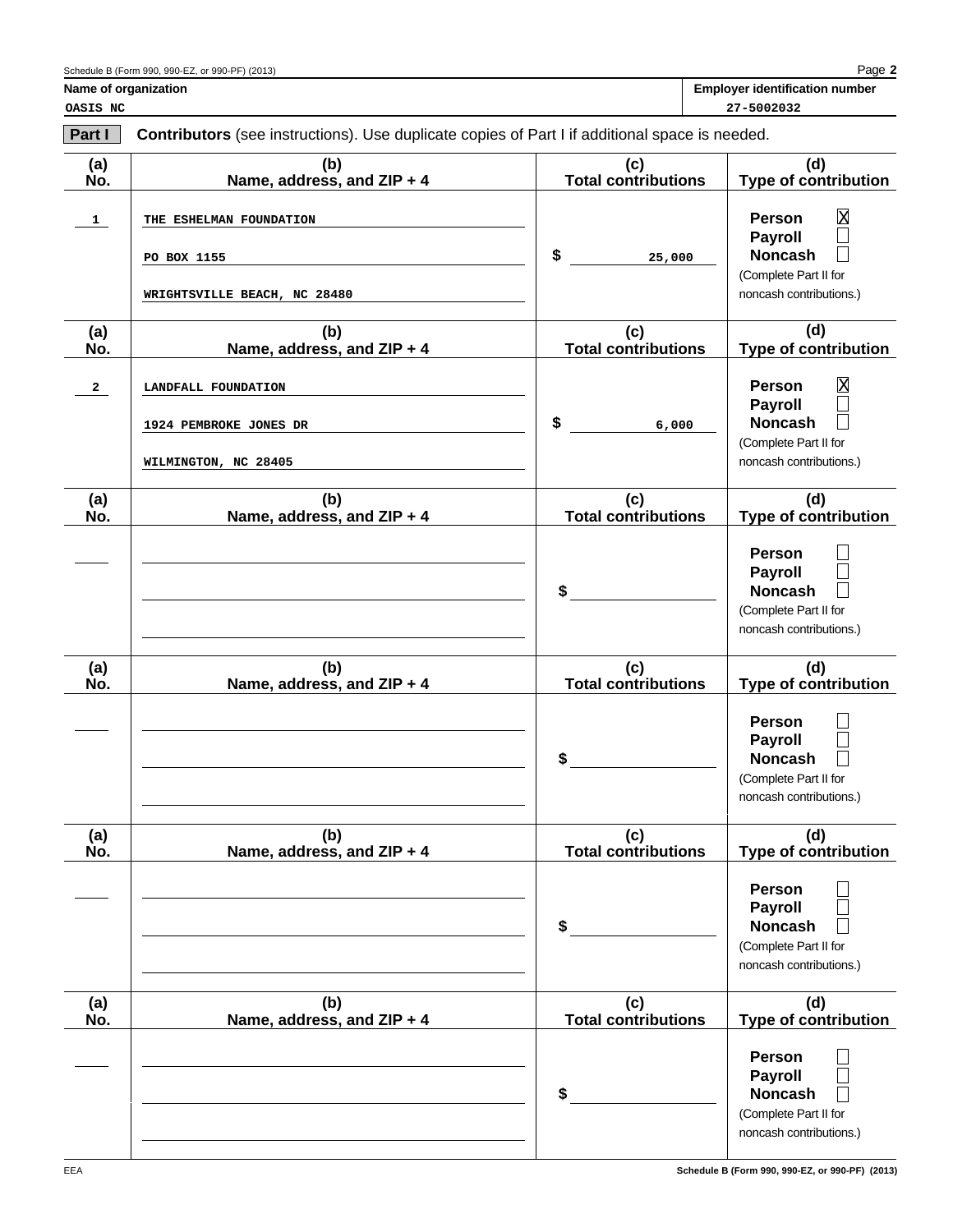Department of the Treasury Internal Revenue Service Name of the organization

# **SCHEDULE O**<br> **Supplemental Information to Form 990 or 990-EZ**<br> **Supplemental Information to Form 990 or 990-EZ**

**(Form 990 or 990-EZ) Complete to provide information for responses to specific questions on Form 990 or 990-EZ or to provide any additional information.**

**Attach to Form 990 or 990-EZ.**

**Information about Schedule O (Form 990 or 990-EZ) and its instructions is at www.irs.gov/form990.**

**2013 Open to Public Inspection Employer identification number** OMB No. 1545-0047

**OASIS NC 27-5002032**

## **01. Description of other expenses (Part I, line 16)**

| Description      | Amount |
|------------------|--------|
| ${\tt SUPPLIES}$ | 7,042  |
| ADVERTISING      | 1,626  |
| INSURANCE        | 6,487  |
| SCHOLARSHIPS     | 5,494  |
| MISCELLANEOUS    | 864    |
| PAYROLL TAXES    | 5,020  |
|                  |        |
|                  |        |
|                  |        |
|                  |        |
|                  |        |
|                  |        |
|                  |        |
|                  |        |
|                  |        |
|                  |        |
|                  |        |
|                  |        |
|                  |        |
|                  |        |
|                  |        |
|                  |        |
|                  |        |
|                  |        |